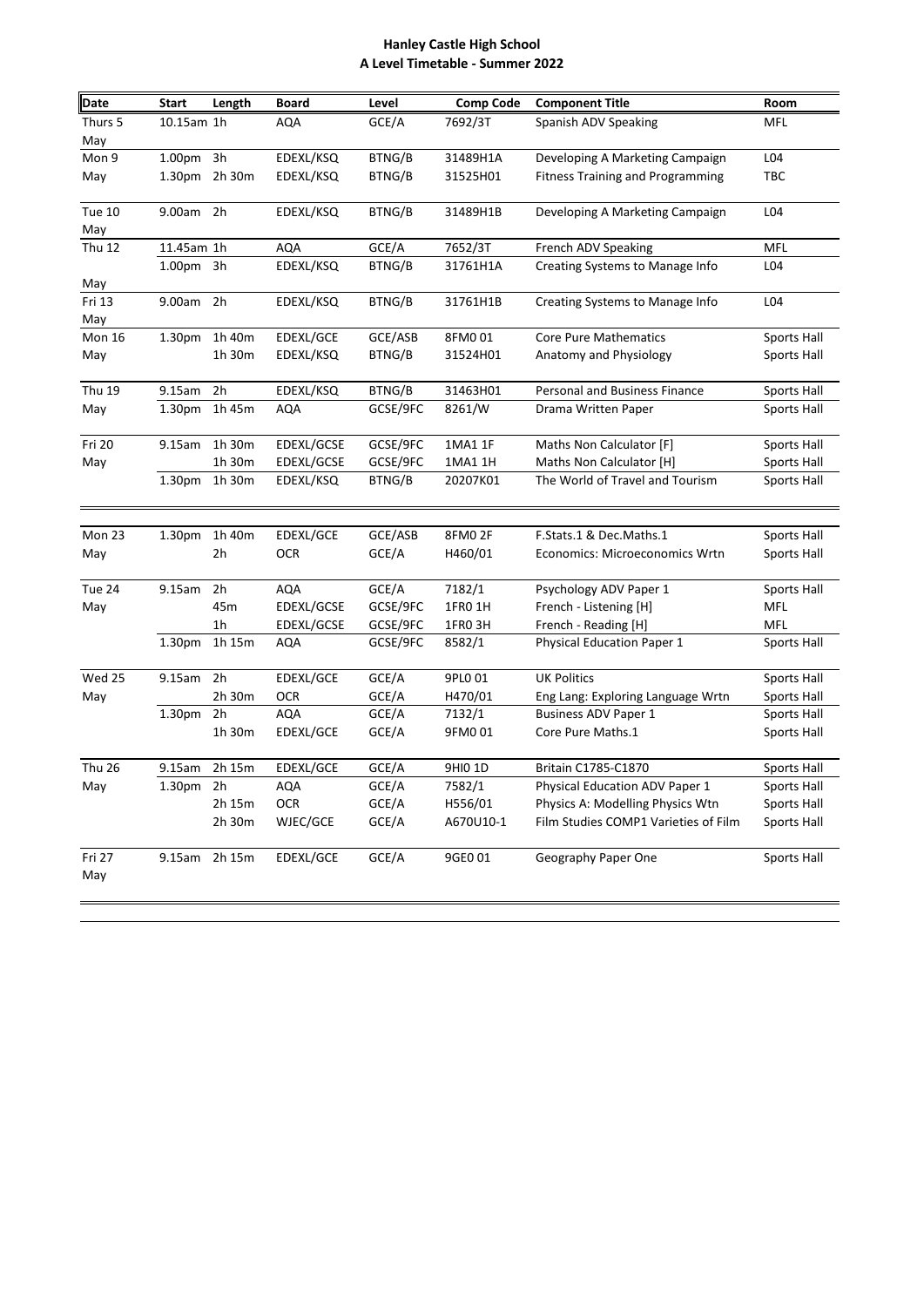## **Hanley Castle High School A Level Timetable - Summer 2022**

| <b>Date</b>           | <b>Start</b>       | Length         | <b>Board</b> | Level    | <b>Comp Code</b> | <b>Component Title</b>                | Room               |
|-----------------------|--------------------|----------------|--------------|----------|------------------|---------------------------------------|--------------------|
| Mon 6                 | 9.15am             | 2h 30m         | WJEC/GCE     | GCE/A    | A670U20-1        | Film Studies COMP2 Global Filmmaking  | <b>Sports Hall</b> |
| June                  | 1.30pm             | 2h             | <b>OCR</b>   | GCE/A    | H460/02          | Economics: Macroeconomics Wrtn        | Sports Hall        |
|                       |                    | 2h 30m         | <b>OCR</b>   | GCE/A    | H470/02          | Eng Lang: Dmnsns of Lngstc Vrtn Wrtn  | Sports Hall        |
| Tue 7                 | 9.15am             | 2h 30m         | AQA          | GCE/A    | 7692/1           | Spanish ADV Pap 1 L/R/W               | MFL                |
| June                  |                    | 1h 30m         | EDEXL/GCSE   | GCSE/9FC | 1MA1 2F          | Maths - Calculator [F]                | Sports Hall        |
|                       |                    | 1h 30m         | EDEXL/GCSE   | GCSE/9FC | 1MA1 2H          | Maths - Calculator [H]                | Sports Hall        |
|                       |                    | 2h 30m         | OCR          | GCE/A    | H472/01          | Eng Lit: Drama & Poetry PRE-1900 Wtn  | Sports Hall        |
|                       | 1.30 <sub>pm</sub> | 2h             | EDEXL/GCE    | GCE/A    | 9MA0 01          | Pure Mathematics 1                    | Sports Hall        |
| Wed 8                 | 9.15am             | 2h             | <b>AQA</b>   | GCE/A    | 7182/2           | Psychology ADV Paper 2                | Sports Hall        |
| June                  | 1.30pm             | 1h 30m         | EDEXL/GCE    | GCE/A    | 9FM002           | Core Pure Maths.2                     | Sports Hall        |
|                       |                    | 2h 15m         | EDEXL/GCE    | GCE/A    | 9GE0 02          | Geography Paper Two                   | Sports Hall        |
| Thu <sub>9</sub>      | 9.15am             | 2h             | <b>AQA</b>   | GCE/A    | 7132/2           | <b>Business ADV Paper 2</b>           | Sports Hall        |
| June                  | 1.30pm             | 2h 30m         | <b>AQA</b>   | GCE/A    | 7552/1           | D & T: Product Design ADV Paper 1     | Sports Hall        |
|                       |                    | 2h             | EDEXL/GCE    | GCE/A    | 9PL0 02          | <b>UK Government</b>                  | Sports Hall        |
|                       |                    | 2h 15m         | <b>OCR</b>   | GCE/A    | H420/01          | Biology A: Biological Processes Wtn   | Sports Hall        |
| Fri 10                | 9.15am             | 2 <sub>h</sub> | <b>AQA</b>   | GCE/A    | 7582/2           | <b>Physical Education ADV Paper 2</b> | Sports Hall        |
| June                  |                    | 1h 30m         | EDEXL/GCE    | GCE/A    | 9HI0 2D          | Italy & Germany Unif.                 | Sports Hall        |
|                       | 1.30pm             | 2h             | EDEXL/KSQ    | BTNG/B   | 31760H01         | <b>Information Technology Systems</b> | Sports Hall        |
|                       |                    | 2h 15m         | <b>OCR</b>   | GCE/A    | H556/02          | Physics A: Exploring Physics Wtn      | Sports Hall        |
| Mon 13                | 9.15am             | 2h 30m         | <b>AQA</b>   | GCE/A    | 7652/1           | French ADV Paper 1 L/R/W              | MFL                |
| June                  |                    | 1h 30m         | EDEXL/GCSE   | GCSE/9FC | 1MA1 3F          | Maths Calculator [F]                  | Sports Hall        |
|                       |                    | 1h 30m         | EDEXL/GCSE   | GCSE/9FC | 1MA1 3H          | Maths Calculator [H]                  | Sports Hall        |
|                       |                    | 2h 15m         | OCR          | GCE/A    | H432/01          | Chem A: Prdc Tble Elmnt Phy Chm Wtn   | <b>Sports Hall</b> |
|                       | 1.30pm             | 2h 30m         | <b>OCR</b>   | GCE/A    | H446/01          | Comp Sci: Computer Systems Wrtn       | Sports Hall        |
|                       |                    | 2h             | <b>OCR</b>   | GCE/A    | H460/03          | Economics: Themes in Economics Wrtn   | Sports Hall        |
| Tue 14<br>June        | 1.30pm 2h          |                | EDEXL/GCE    | GCE/A    | 9MA0 02          | <b>Pure Mathematics 2</b>             | Sports Hall        |
| <b>Wed 15</b><br>June |                    | 9.15am 2h 30m  | <b>OCR</b>   | GCE/A    | H472/02          | Eng Lit: Cmprtve & Cntxtl Stdy Wtn    | Sports Hall        |
| <b>Thu 16</b>         | 9.15am             | 2 <sub>h</sub> | AQA          | GCE/A    | 7182/3           | Psychology ADV Paper 3                | Sports Hall        |
| June                  |                    | 1h 30m         | OCR          | GCE/A    | H556/03          | Physics A: Unified Physics Wtn        | Sports Hall        |
|                       | 1.30pm             | 2h             | AQA          | GCE/A    | 7132/3           | <b>Business ADV Paper 3</b>           | Sports Hall        |
| Fri 17<br>June        | 9.15am             | 2h             | AQA          | GCE/A    | 7692/2           | Spanish ADV Paper 2 Writing           | <b>Sports Hall</b> |
|                       |                    | 2h             | EDEXL/GCE    | GCE/A    | 9PLO 3A          | Comparative Politics-USA              | Sports Hall        |
|                       |                    | 2h 15m         | <b>OCR</b>   | GCE/A    | H420/02          | Biology A: Biological Diversity Wtn   | Sports Hall        |
|                       | 1.30pm             | 1h 30m         | EDEXL/GCE    | GCE/A    | 9FM03B           | <b>Further Statistics 1</b>           | Sports Hall        |
|                       |                    | 2h 15m         | EDEXL/GCE    | GCE/A    | 9GE0 03          | Geography Paper Three                 | Sports Hall        |
|                       |                    |                |              |          |                  |                                       |                    |
| Mon 20                | 9.15am             | 1h 30m         | AQA          | GCE/A    | 7552/2           | D & T: Product Design ADV Paper 2     | Sports Hall        |
| June                  |                    | 2h 15m         | <b>OCR</b>   | GCE/A    | H432/02          | Chem A: Synths & Anlytcl Tchngs Wtn   | Sports Hall        |
| Tue 21                | 1.30pm 2h          |                | EDEXL/GCE    | GCE/A    | 9MA0 03          | <b>Statistics &amp; Mechanics</b>     | Sports Hall        |
| June                  |                    |                | EDEXL/GCE    | GCE/A    | 9MA0 31          | <b>Statistics</b>                     | Sports Hall        |
|                       |                    |                | EDEXL/GCE    | GCE/A    | 9MA0 32          | Mechanics                             | Sports Hall        |
| Wed 22<br>June        |                    | 9.15am 2h 15m  | EDEXL/GCE    | GCE/A    | 9HI0 37          | Warfare & Germany                     | Sports Hall        |
| <b>Thu 23</b>         | 9.15am             | 1h 30m         | <b>OCR</b>   | GCE/A    | H432/03          | Chem A: Unified Chemistry Wtn         | Sports Hall        |
| June                  | 1.30 <sub>pm</sub> | 1h 30m         | EDEXL/GCE    | GCE/A    | 9FM03D           | Decision Maths.1                      | Sports Hall        |
| Fri 24                | 9.15am 2h          |                | <b>AQA</b>   | GCE/A    | 7652/2           | French ADV Paper 2 Writing            | Sports Hall        |